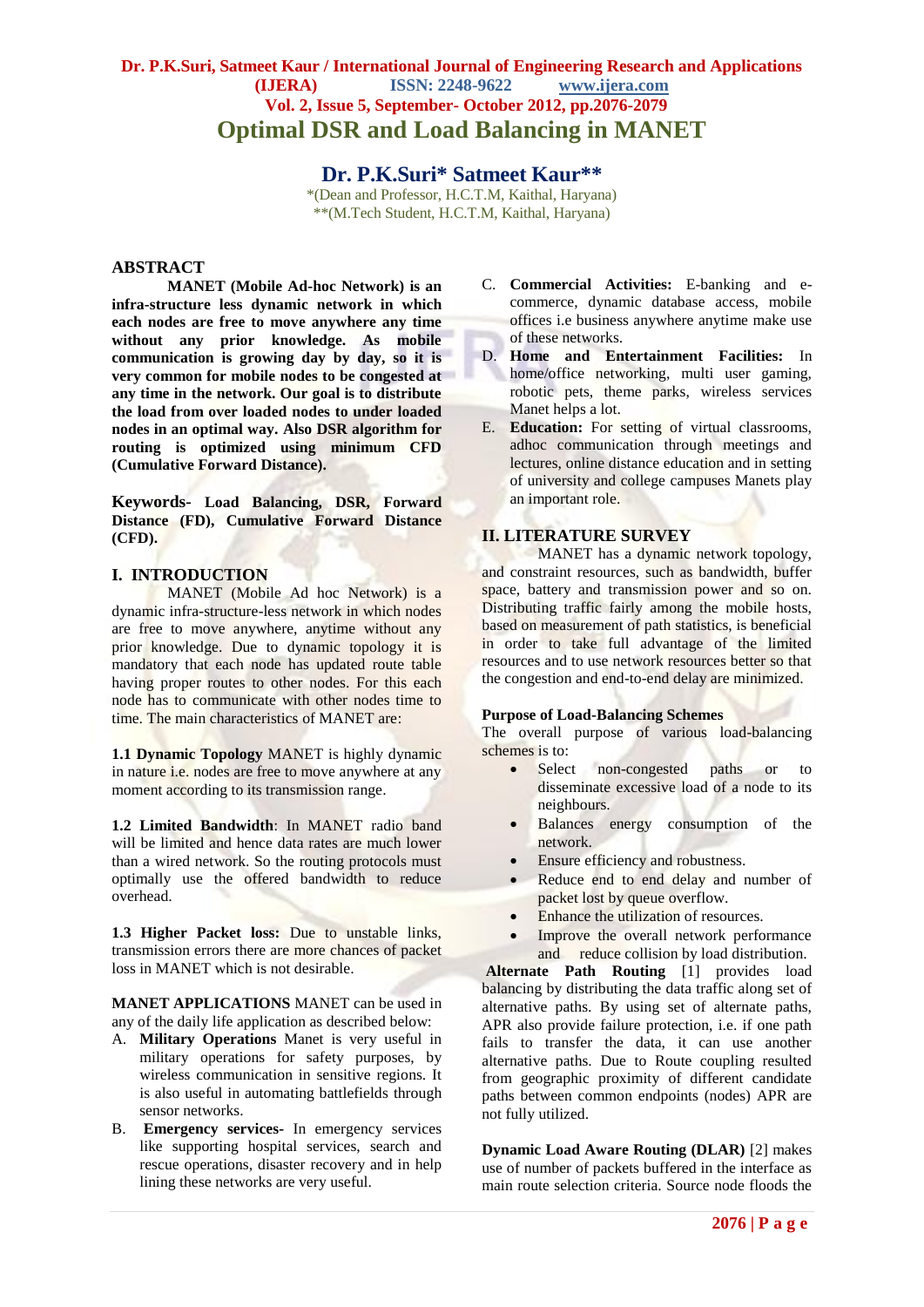## **Dr. P.K.Suri, Satmeet Kaur / International Journal of Engineering Research and Applications (IJERA) ISSN: 2248-9622 www.ijera.com Vol. 2, Issue 5, September- October 2012, pp.2076-2079**

RREQ packet to its immediate neighboring nodes to discover a new route. When the intermediate nodes along the path to destination receives RREQ for first time, they make an entry for the <source, destination> pair and also record the previous hop to that entry (to proceed Backward Learning).Nodes then also attach their load information and broadcast the RREQ packet After receiving the first RREQ packet, the destination waits for few amount of time so that it can learn about all possible routes. In this protocol, intermediate nodes cannot send a RREPLY back to the source.

**Load Sensitive Routing (LSR)** protocol [3] is based on the DSR protocol. This protocol utilizes network load information as the main path selection criterion. It uses a re-direction method to find better paths effectively. The source node can quickly respond to a call for connection without losing the chance to obtain the best path. Based on the initial status of an active path, LSR can search for better paths dynamically if the active path becomes congested during data transmission. In route discovery we use a redirection method similar to we developed in Multi path routing to forward Route Reply (RREP) messages. This method can let the source node to obtain better path without any increase in flooding cost and waiting delay on the destination nodes. In LSR, we adapt the active routes in a route in a different context, by using network load information. When a used path becomes congested, LSR tries to search for a lightweight path. The source node continues to send data traffic along the congested paths until a better path is found. Route adaptation strategy is based on the initial status and current status of an active path.

**Weighted Load Aware Routing (WLAR)** [4] protocol selects the route based on the information from the neighbor nodes which are in the route to the destination. In WLAR, a new term traffic load is defined as the product of average queue size of the interface at the node and the number of sharing nodes which are declared to influence the transmission of their neighbors. In WLAR, each node has to measure its average number of packets queued in its interface, and then have to check whether it is a sharing node to its neighbor or not. If it is a sharing node itself, it has to let its neighbors know it. After each node gets its own average packet queue size and the number of its sharing nodes, it has to calculate its own total traffic load.

**Delay-based Load-Aware On-demand Routing (D-LAOR**) [5] protocol that utilizes both the estimated total path delay and the hop count as the route selection criterion. D-LAOR allows the intermediate nodes to relay duplicate RREQ packets if the new path  $(P')$  to the source of RREQ is shorter than the previous path (P) in hop count, and DP' is

smaller than  $DP$  (i.e.,  $DP' < DP$ ). Each node updates the route entry only when the newly acquired path (P') is shorter than the previous path (P) in hop count, and DP' is smaller than DP (i.e.,  $DP' <$ DP).D-LAOR does not allow the intermediate nodes to generate a RREP packet to the source node to avoid the problem with stale path delay information.

**Workload-Based Adaptive Load Balancing (WBALB)** [6] protocol makes each node react to RREQs according to a simple rule based on the local information of the node and it runs on top of existing routing protocols. This protocol is motivated by the observation that ad hoc on-demand routing protocols flood route request (RREQ) messages to acquire routes, and only nodes that respond to those messages have a potential to serve as intermediate forwarding nodes. In other words, a node can completely be excluded from a path if the node drops the RREQ in a route discovery phase for the path.

**Load Balanced Dynamic Source Routing (LBDSR)** [7] Existing approaches try to improve the performance of routing protocols with respect to traffic balancing or energy consumption balancing. In this paper author improve the well known Dynamic Source Routing (DSR) protocol to the so called Load Balanced DSR (LBDSR) protocol. We modify the RREQ (Route Request) and RREP (Route Reply) messages in DSR in order to maintain the remaining energy of intermediate nodes which forward RREQ and RREP. Route structure, available in the nodes cache, is modified so that the remaining energy of nodes can be calculated. LBDSR shows better traffic balancing and energy consumption balancing, end-to-end delay and route reliability metrics than DSR.

**Distributed Load Balanced Routing (DLBR)** [8] is a new distributed load based routing algorithm intended for a variety of traffic classes to establish the best routing paths. The proposed algorithm calculates the cost metric on the basis of the load on the links. The dynamic traffic can be classified as multimedia and normal traffic. Multimedia traffic is considered as high priority and normal traffic as low priority. The routing of high priority traffic is performed over the lightly loaded links, in such a manner that the links with lighter loads are chosen instead of links with heavier-loads. In addition, the resources can be shared between the high priority traffic's path and low priority traffic. In the absence of multimedia traffic, the lightly loaded path can be utilized by normal traffic.

**DLFR [9]** this algorithm proposed a new routing protocol for estimating the shortest path in such open networks by introducing a statistical metric for "the reliable routing path selection". DLFR facilitated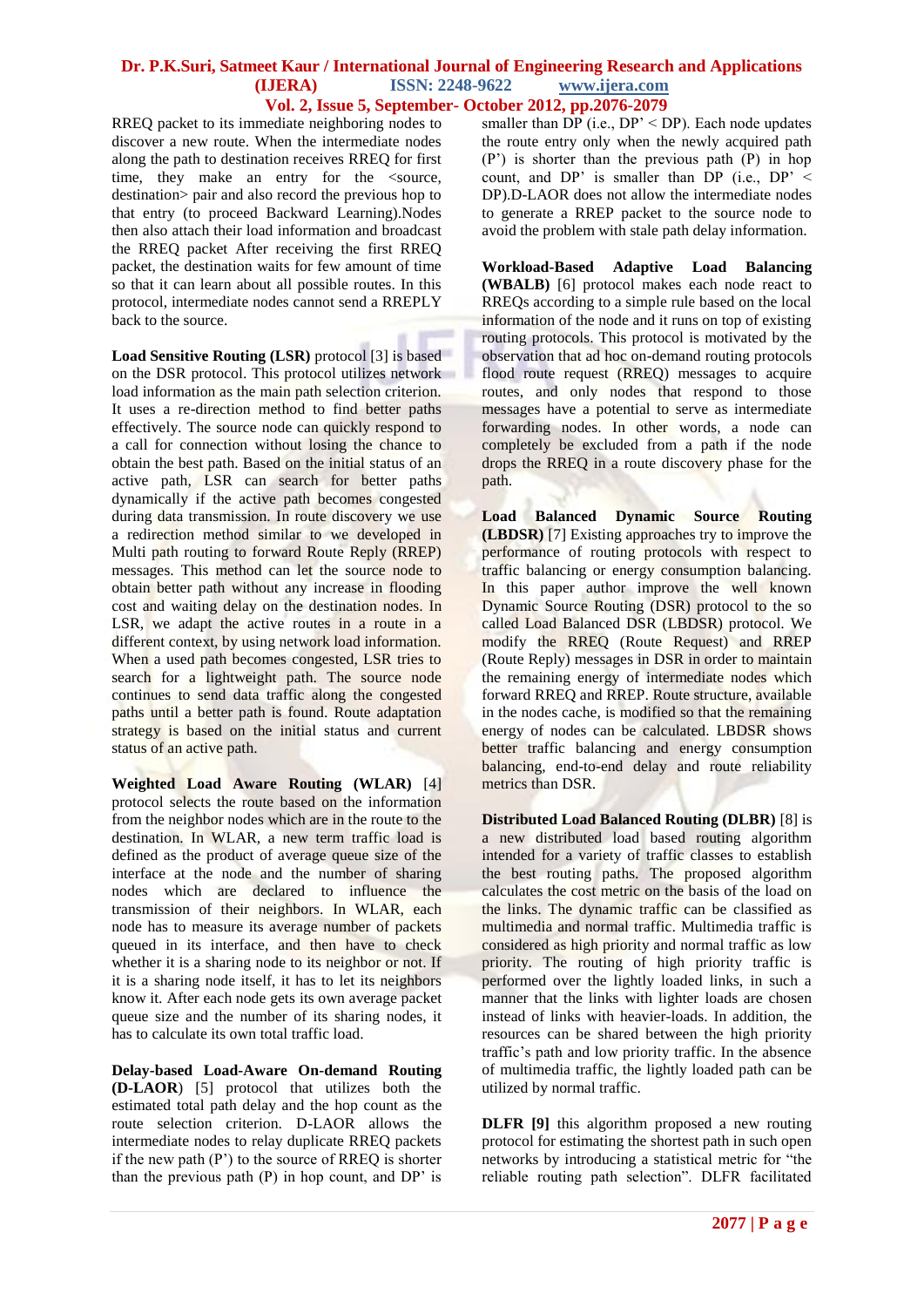## **Dr. P.K.Suri, Satmeet Kaur / International Journal of Engineering Research and Applications (IJERA) ISSN: 2248-9622 www.ijera.com Vol. 2, Issue 5, September- October 2012, pp.2076-2079**

statistical treatment of stochastic behavior of unpredictable links between two random MDs in MANET and then extends the concept to the entire open network. Time metric followed in DLFR is forwarding time (FT) between a typical pair of MDs in the multi-dimensional feature space and is a dissimilarity measure that takes into account correlation between FTs and normalizes each feature to zero mean and unit variance (Box-Muller Transformation).

## **III. PROPOSED ALGORITHM**

Step 1. For each node (mobile unit), generate random arrival pattern and service pattern of packets which are distributed according to Poisson and negative exponential distribution.

Step 2. Feed the generated pattern to each node's queuing system, which helps in determining an important factor namely Queue length for each node. Step 3. Determine the probabilistic change in queue length which helps to set Threshold value for load balancing or set threshold of each node using

 k Sum\_qoc=  $\sum$  avg\_qoc<sub>i</sub>

i=1

Step 4. For  $x=1$  to n (for n links), for  $i=1$  to k(for each node pair(with given source node and destination node)) generate  $k_s$  samples of stochastic distance FD(forward Distance) for moving packets between two immediate mobile nodes and normalized it.

Step 5. Append a new field of FD in the header of DSR RREQ packet. This new formatted packet is flooded to next immediate nodes by source node initially.

Step 6.Each node which receives RREQ packet with FD field checks whether waiting queue has space to accommodate it or not i.e. after adding this RREQ whether Queuelen>= Threshold for mobile node, if so it simply discard that RREQ packet; but if not

node calculate its CFD by simply adding its FD with previous link's FD and save this into RREQ packet header. (When a packet is discarded by a node it is sent to destination via other nodes which are lightly loaded.)

Step 7. At destination node RREQ packets via different intermediate nodes are received with their respective path CFDs. These packets are sorted in ascending order and path with minimum CFD is replied back with RREPLY. Also 2 next minimum CFD paths are stored in cache for recovering through alternative paths in case of malicious node.In this way we can chose an optimal path for packet transmission with proper load balancing at each node. Also this algo helps to solve out the problem happened in case of malicious node as it store alternative paths in cache for route recovery and hence save time by avoiding source- destination route initialization again and again.

#### **IV. WORKING OF ALGORITHM**

When we implement the proposed algorithm on above network, let assume N1 as source node and N4 as destination node. Generate random FDs for all the paths in the network in Fig 1 and normalizes it by using Box- Muller Transformation method:-

## **FD=s\*σ+µ**

where **σ and μ** are Standard Deviation and mean and

```
s = sqrt(-2ln(r1))cos(2pi*r2)
```
where (r1, r2) is a pair of random numbers in the range (0, 1) and s is the desired sample from the standardized normal distribution. For implementation of proposed work we have made use of Java.



# **Fig 1: Network Example**

When RRREQ packet reach to neighbor nodes N2, N3, and N6, they further broadcast that packet to their neighbors and also update their CFDs

by calculating through its own  $+$  CFD of previous links. N4 sends RREPLY to each RREQ with their corresponding CFDs. Then N1 sends data packets